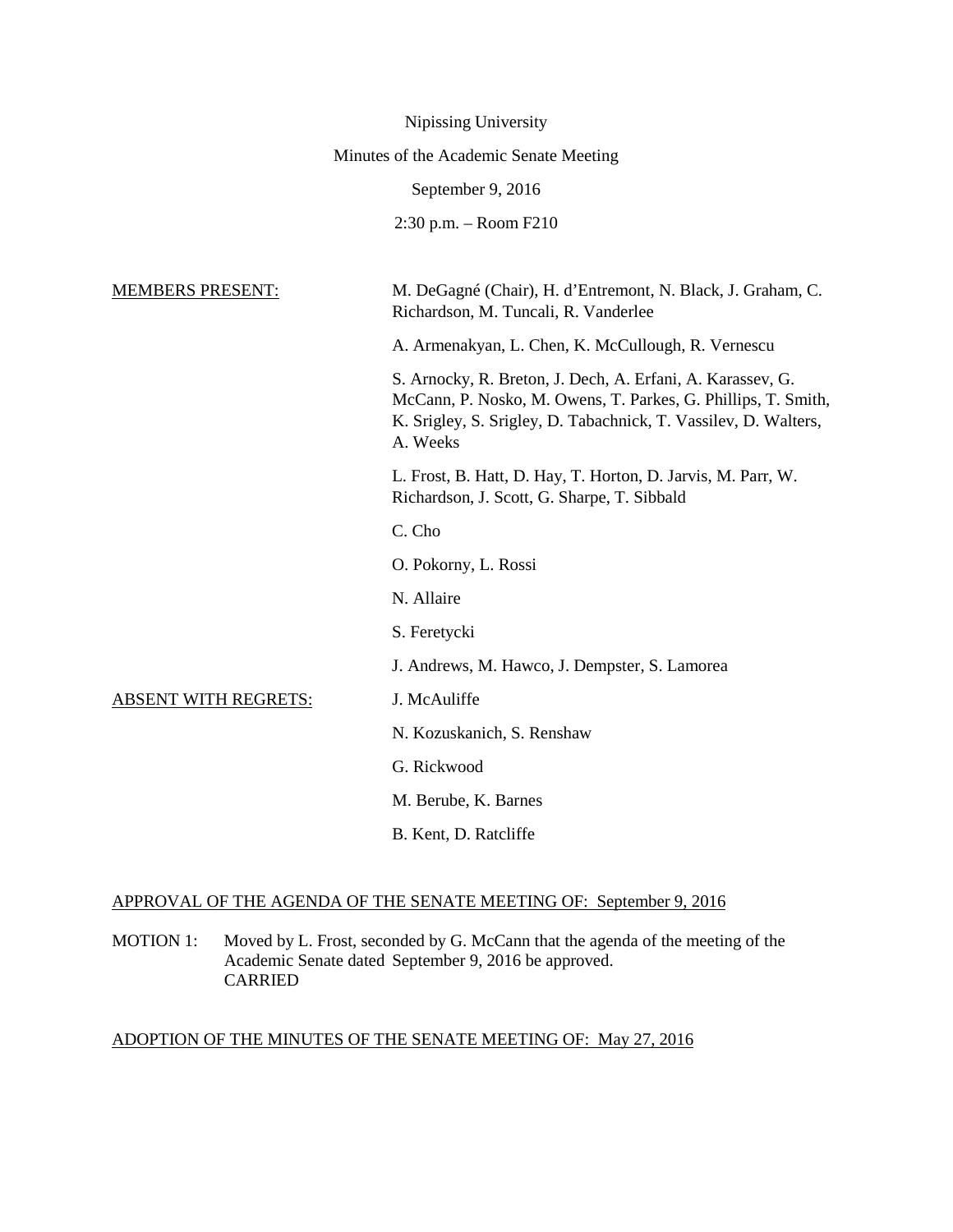MOTION 2: Moved by M. Hawko, seconded by G. Phillips that the minutes of the regular meeting of the Academic Senate dated May 27, 2016 be adopted. CARRIED

### BUSINESS ARISING FROM THE MINUTES

Senator Walters asked that the minutes be amended and his name be removed as a member of the Research Council.

## QUESTION PERIOD

Concerns were raised regarding technical difficulties such as missing and defective equipment in several classrooms which impacted the start of classes. The Director of Technology Services acknowledged that there had been problems due to upgrades made over the summer and the UTS staff has made it a top priority to fix the issues so that a better system will now be in place.

Regarding the recent announcement of a \$49 M investment by the Federal Government at Laurentian University, the Provost advised that Nipissing University's proposal had not been submitted. He did advise that funding had been received for facilities renewal projects such as the replacement of the HVAC system, as well as matched funding for another retrofit project. He advised that Laurentian received funding from the Canada First Research Excellence Fund and the investment was in Earth Sciences.

A question was raised regarding the presentation of the Chancellor's and CASBU Teaching Awards. It was advised that students had expressed concerns that the awards were not presented at the spring Convocation Ceremony. The Provost advised that the awards would be presented at the Service Awards Ceremony in October and that next year's awards would be presented at the spring Convocation Ceremony.

Concerns were voiced regarding the new implementation of the extension of enforceable parking hours to 11 p.m. from Monday to Friday. The Provost advised that Nipissing University and Canadore College have a shared arrangement and that discussion at a future Plant & Property meeting might be more appropriate. He advised that NU was the exception and that most other universities do charge a fee for parking at night. NU also currently has one of the lowest parking rates in Ontario.

In follow up to a question that was raised at the last Senate meeting on May 27 regarding the replacement of the Vice-President Administration on the Technology and Infrastructure Committee, the Provost advised that a By-Laws and Elections Subcommittee meeting will be held in the near future and that this matter would be brought forward for discussion. The Senate Speaker, also the Chair of the By-Laws and Elections Subcommittee, noted that this item will be added to the next meeting agenda for discussion.

## REPORTS OF STANDING COMMITTEES AND FACULTY OR UNIVERSITY COUNCILS

## **SENATE EXECUTIVE COMMITTEE**

MOTION 3: Moved by M. DeGagné, seconded by L. Frost that Senate receive the Report of the Senate Executive Committee dated August 16, 2016. CARRIED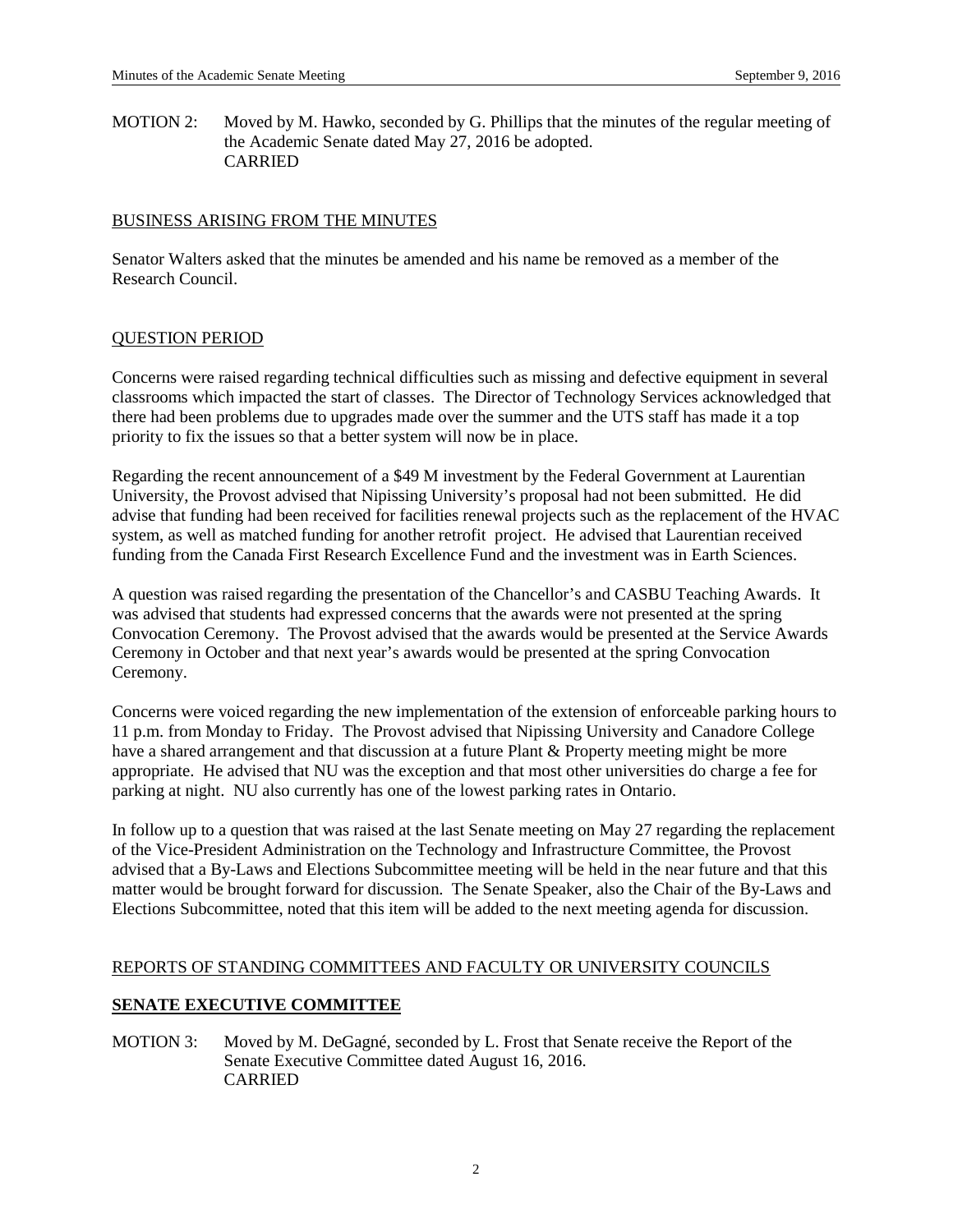MOTION 4: Moved by M. DeGagné, seconded by L. Frost that Senate receive the Report of the Senate Executive Committee dated September 1, 2016. CARRIED

## **UNDERGRADUATE STUDIES COMMITTEE**

MOTION 5: Moved by M. Tuncali, seconded by L. Chen that the Report of the Undergraduate Studies Committee, dated June 2, 2016 be received. CARRIED

#### OTHER BUSINESS

The Speaker spoke to a request received to discuss the Senate Ad Hoc Committee to Review Breadth Requirements. The Chair of USC advised that the Ad Hoc Committee is under the direction of the Undergraduate Studies Committee (USC) and requested that this item be added to the agenda for discussion at the next USC meeting. It was noted that Dr. McAuliffe's position on the Committee must be replaced. Senator Tabachnick advised that the Ad Hoc Committee is important, and that a Chair and terms of reference are required.

## AMENDMENT OF BY-LAWS

The Speaker advised that a meeting of the By-Laws and Elections Subcommittee has been scheduled. Notices of amendments will be presented at the October Senate meeting.

#### **ELECTIONS**

- Elect three (3) tenured faculty members, one from each faculty, to be elected by Senate for the Committee for the Search/Reappointment of the President and Vice-Chancellor. **Kristen Ferguson (ED) Glenn Sharpe (ED) Jane Barker (APS) Katrina Srigley (A & S) Tzvetalin Vassilev (A & S)**
- MOTION 6: Moved by L. Frost, seconded by M. Tuncali that nominations for the election of three (3) tenured faculty members, one from each faculty, for the Committee for the Search/Appointment/Reappointment of the President and Vice-Chancellor cease. CARRIED
	- Elect an APS Senator/non-Senator for the Undergraduate Services & Awards Subcommittee. **A. Armenakan**
	- Elect an APS non-Senator for the Student Appeals Committee (no nominations received)
	- Elect a CASBU instructor for the Teaching and Learning Committee (will nominate a representative once elections are complete)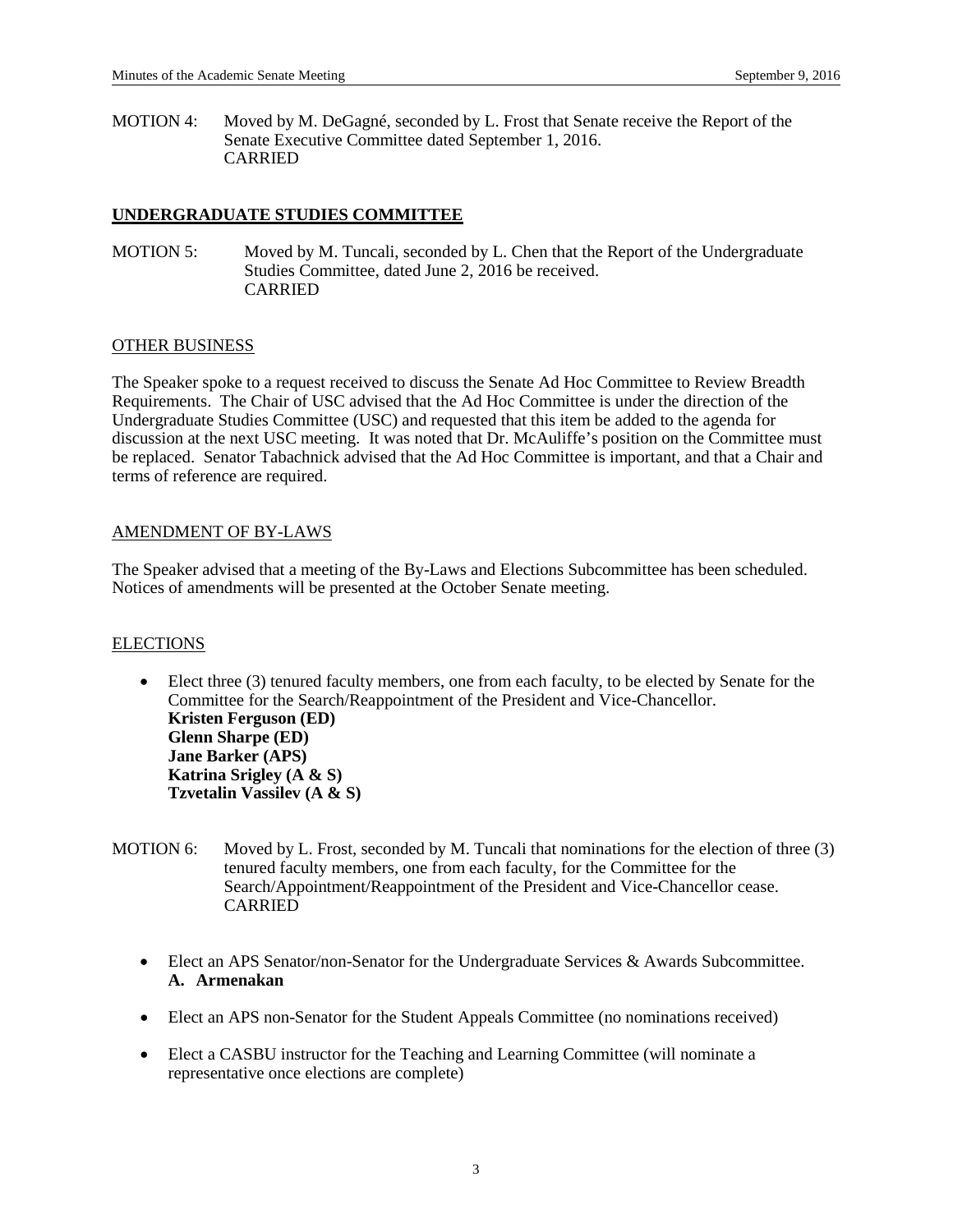- Elect an APS faculty member and a faculty member at large for the Research Council **D. Tabachnick** (member at large)
- Elect a Social Science faculty member and an Education faculty member for the Graduate Studies Council (the Dean of Arts & Science suggested that this election be set over to the October Senate meeting as there are new programs and a new Dean and a review of the membership must take place)

## REPORTS FROM OTHER BODIES

#### Alumni Advisory Board

Senator Feretycki advised that since the last meeting of Senate the NUAAB has recruited new members and is near full capacity with only one vacancy created by the retirement of the past president, Mark Webster. He also thanked Mark for his six years of service to the NUAAB. Homecoming will be held September 30 to October 2. All faculty are encouraged to attend, as returning alumni always appreciate reconnecting with faculty members.

## Council of Ontario Universities (Academic Colleague)

Senator McCann provided a report from the COU Academic Colleagues meeting that she recently attended. She advised on the Bill 132 Sexual Violence and Harassment Action Plan Act (Supporting Survivors and Challenging Sexual Violence and Harassment); the funding review formula; graduate and undergraduate programs; OSAP and the COU Faculty at Work Survey.

#### NEW BUSINESS

A discussion took place regarding the Senior Academic Administrative Officers Senior Hiring Policy. According to the Policy, election results shall not be announced until all elections have been held and that following the first meeting of the Search Committee, the Chair shall notify the University community of the names of the members. Senators expressed concerns that nominated faculty would be unable to allow their names to stand for election on other committees. Senator Nosko suggested that the results of the elections be announced to Senators in an in-camera session.

- MOTION 7: Moved by P. Nosko, seconded by G. McCann that Senate move into an in-camera session. CARRIED
- MOTION 8: Moved by R. Breton, seconded by G. Sharpe that Senate move out of an in-camera session. CARRIED

#### ANNOUNCEMENTS

President DeGagné welcomed Senators back for a new academic year. He was pleased to introduce Nancy Alllaire, Education Director at Nipissing First Nation and NUACE member, as the new Aboriginal Council on Education representative. He also advised of the upcoming University Fair and the Board of Governors Retreat.